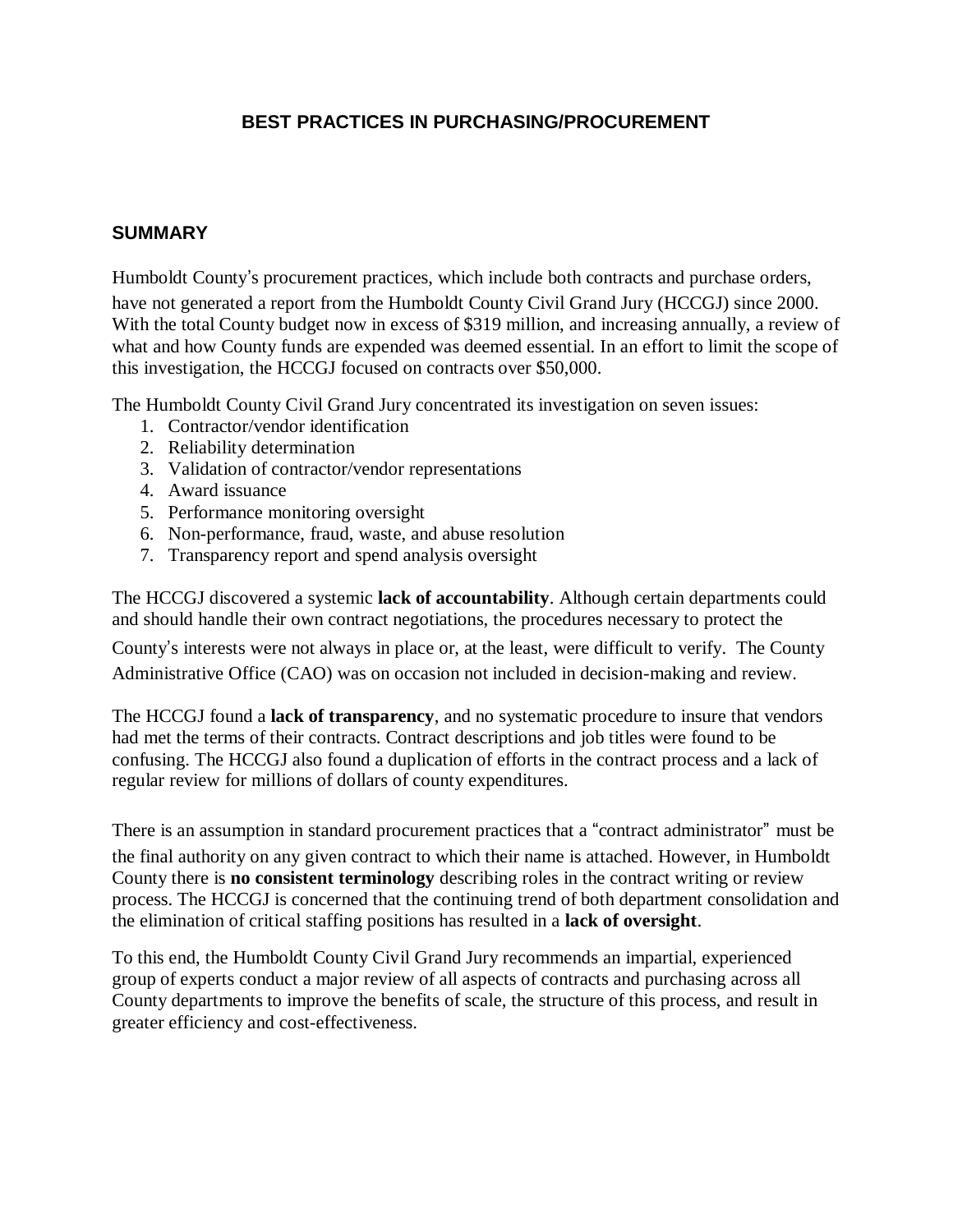#### **GLOSSARY**

*Benefits of scale:* The advantage gained from purchasing in large quantities. *Centralized system:* A group of people, and the highest administrative department, i.e., a Finance Director or Department, who oversees all lower procurement practices. *Contract management or contract administration:* The management of contracts made with customers, vendors, partners, or employees.

*Evidenced-based:* Effectiveness demonstrated in scientific evaluations

*Internal Auditor:* Provides independent and objective evaluations of the company's financial and operational business activities, including its corporate governance.

*Procurement/Purchasing:* The process of acquiring goods and services.

*Request for Proposal (RFP):* A solicitation often made through a bidding process by an agency or company interested in procurement of a commodity, service or valuable asset. *Service contract:* [Agreement](http://h) whereby a [contractor](http://www.businessdictionary.com/definition/contractor.html) [supplies](http://www.businessdictionary.com/definition/contractor.html) time, effort, and/or [expertise](http://www.businessdictionary.com/definition/expertise.html) instead of a [tangible product.](http://www.businessdictionary.com/definition/tangible-product.html)

#### **BACKGROUND**

The Humboldt County Board of Supervisors (BOS) has the ultimate responsibility for awarding contracts for the County. During the investigation of the 2015-16 County Budget, the HCCGJ sought simple and straightforward answers. Since all contracts over \$50,000 require BOS approval, how many contracts were current? What were the total dollar amounts for these contracts? What percentage of the total County budget does this category of contracts represent?



The HCCGJ was informed by various departments that the answers were unknown and/or unavailable. When the Humboldt County Civil Grand Jury requested additional information in order to analyze the entire procurement process, this same response was received. This lack of useful or available information raises several questions about how transparent the procurement process is, and how much oversight exists to effectively monitor contracting in Humboldt County.

How is procurement handled in Humboldt County? The most current organizational chart lists the Purchasing & Disposition Team as part of the CAO-Management and Budget Team, headed by the County Administrative Officer, who is the designated County Purchasing Agent.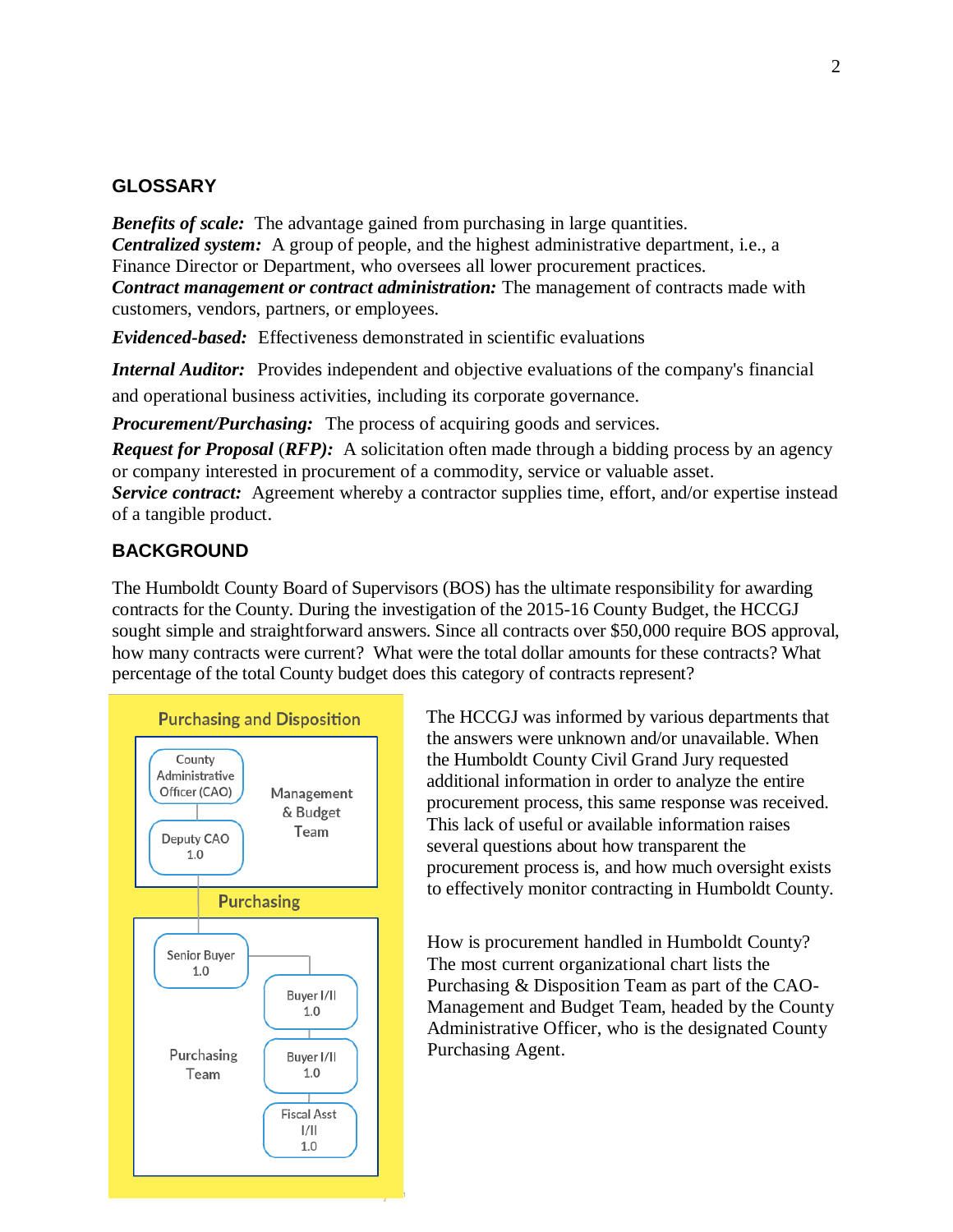The County of Humboldt Purchasing Policy, issued March 18, 2014, states that the Purchasing Department directly oversees the approval, award and administration of contracts. Pursuant to Government Code §25500 *et seq.,* the Humboldt County Board of Supervisors employs a Purchasing Agent who shall be the County Administrative Officer or his/her designee (Humboldt County Code §245-1). All purchases and services required by any department made on behalf of the County shall be under the direction of the Purchasing Agent, and in Humboldt County that is the CAO.

The CAO-Management and Budget Team operates with a team approach, its primary duty being the oversight of the County's budget, procurement and legislative functions. The Purchasing Team is headed by one Senior Buyer, who is assisted by two Buyers and a Fiscal Assistant. This team of four constitutes the entire purchasing department for Humboldt County. The exception is the Department of Health and Human Services (DHHS) which, when requested by County Counsel in 2009, established a separate Contracts Unit for all its departments and branches.

A review of the best practices in public procurement indicates there are several ways to structure an efficient procurement system for both public and private entities. Although these methods may not be evident in Humboldt County government, one successful system that could be implemented is illustrated by the following seven steps:



To clarify these steps:

**Step 1. Contractor/Vendor Identification:** Many government-purchasing policies have begun to explore a variety of technological means to aid in streamlining the procurement process. This can encourage new businesses to participate in and improve the depth and quality of the ways in which their process is open to the public. Old-fashioned practices of awarding contracts merely to the lowest bidder may no longer be considered the best practice.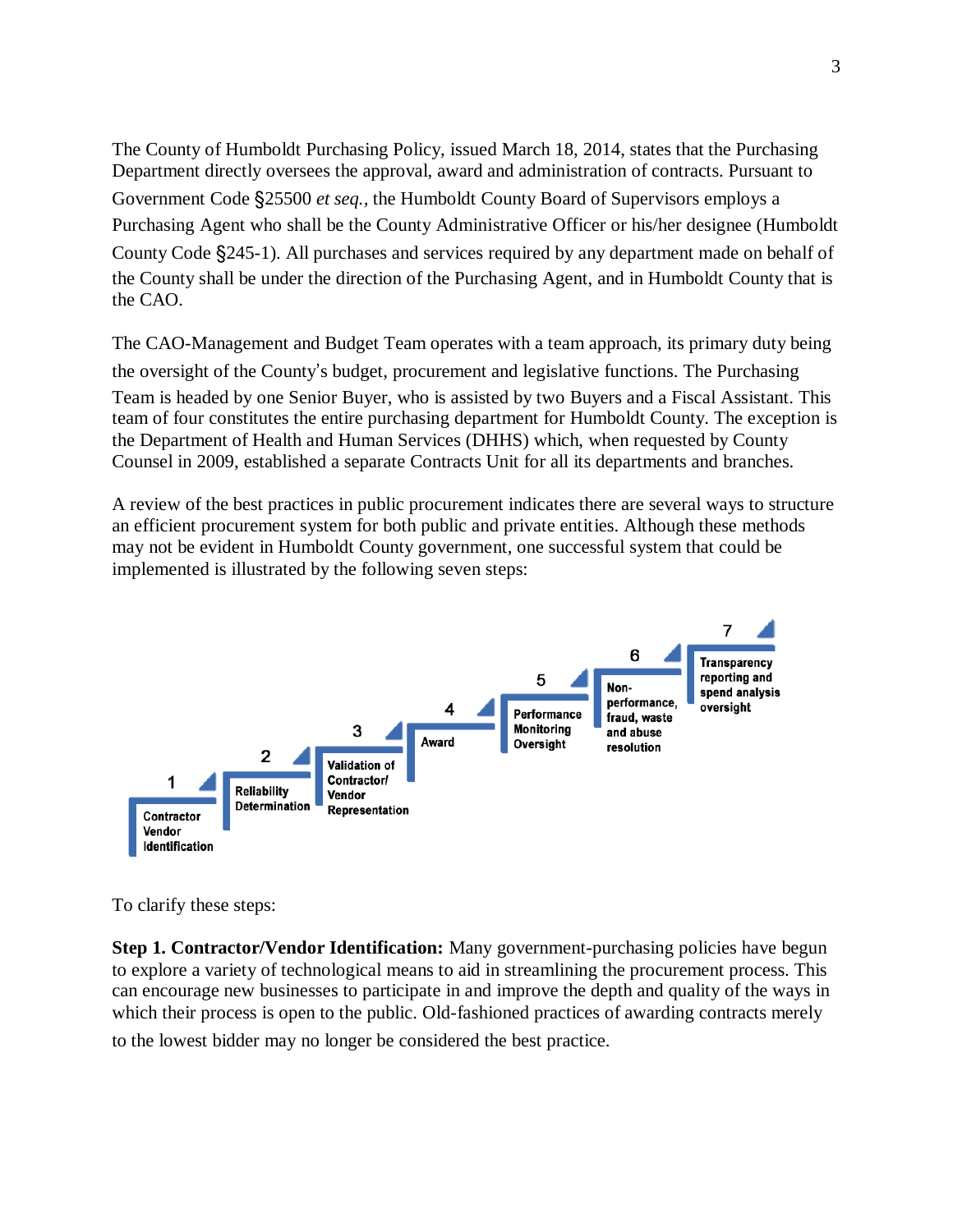**Step 2. Reliability Determination:** Quality of service and reliability of the vendor's ability to perform must be taken into consideration through a review of the vendor's history. Due diligence should be exercised to detect signs of an inability to fulfill contracts – including criminal conduct by prospective contractors/vendors which may jeopardize projects.

**Step 3. Validation of Contractor/Vendor Representations:** Representations made by vendors must be verified prior to the issuance of any contractual agreement. This is necessary in order to assure that the contractor/vendor is able to comply with said contract.

**Step 4. Award Issuance:** Before an award is issued, the requesting department usually issues a Request for Proposal (RFP) or in an emergency situation a Letter of Intent (LOI), which has been approved by the department head. It is then submitted to County Counsel and Risk Management for approval and signatures before it is forwarded to the CAO for placement on the Board of Supervisors' agenda. Once the award is signed by the BOS it is returned to the requesting

department for submission and signature of the vendor.

**Step 5. Performance Monitoring Oversight:** An important factor in the ability of the government to achieve the best possible value for its dollar is to initiate post-award monitoring to ensure continued financial stability or be alerted to risk of fraud, waste, non-performance and abuse. Ideally, this monitoring should be an automatic requirement of best purchasing practices.

**Step 6. Non-performance, Fraud, Waste and Abuse Resolution:** When fraud, waste or abuse is detected, there needs to be a predetermined method for correcting these problems. These issues must trigger an immediate response from the purchasing department in order to stop and correct the problem.

**Step 7. Transparency Report and Spend Analysis Oversight:** The single most important issue in government is transparency. According to the National Institute for Government Procurement (NIGP):

...in a democratic society, public awareness and understanding of government practice ensures stability and confidence in governing systems. Awareness and understanding of government practices relies greatly on the public's ability to access the information relevant to its interests. Ease of access to information and understanding is more succinctly referred to as "transparency."

In evaluating the County's conformance with the above steps and guidelines, the Humboldt County Civil Grand Jury found Humboldt County's procurement system in need of critical evaluation and improvement.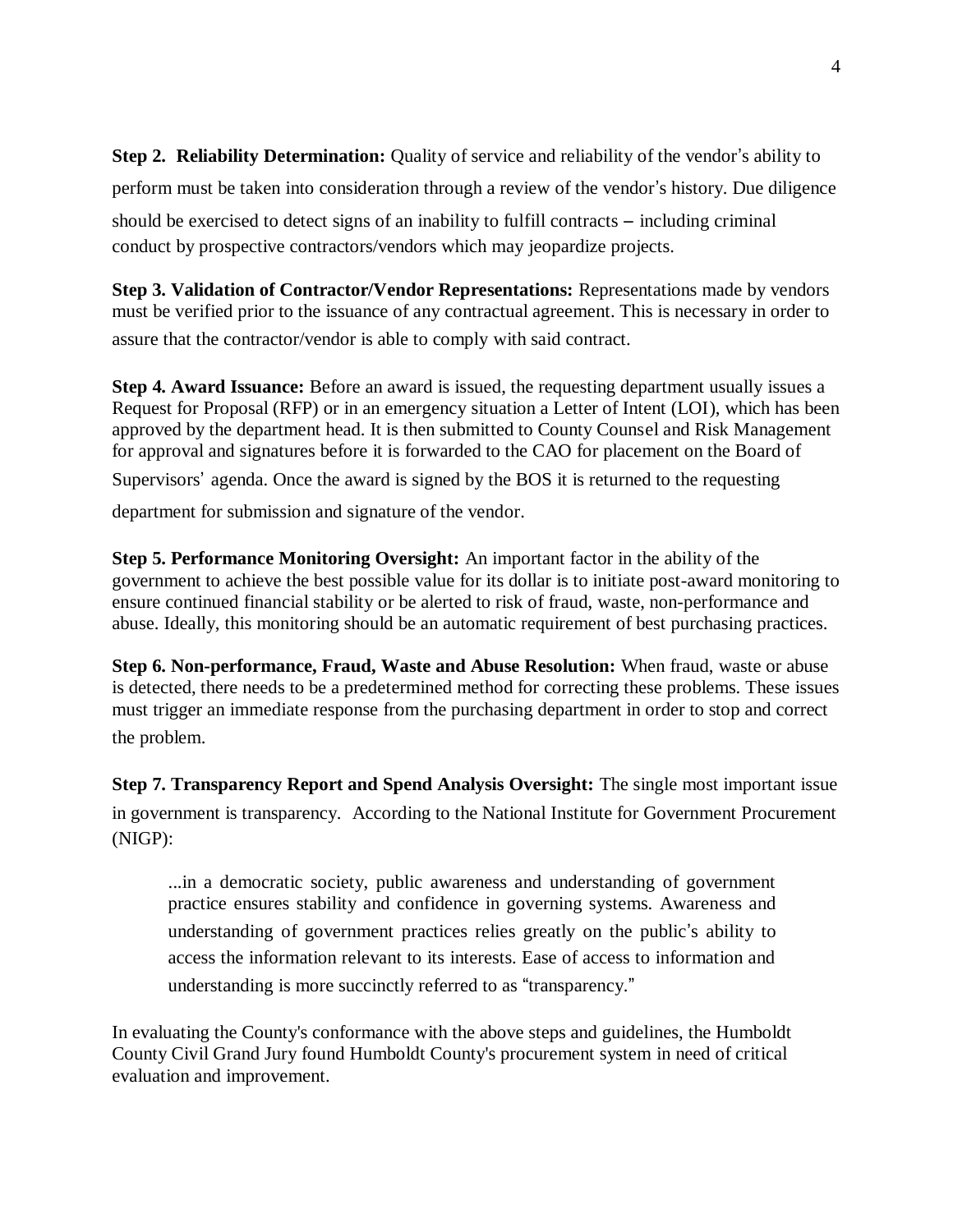# **METHODOLOGY**

In preparation for this report, the 2015-2016 Humboldt County Civil Grand Jury:

- Conducted interviews with representatives from eleven County offices.
- Conducted a comprehensive review of Humboldt County's purchasing processes, policies, procedures, annual budgets, current contracts and financial reports as well as the most recent CAO Mid-Year Budget Review.
- Reviewed and compared past Humboldt County Civil Grand Jury Reports and reports from several other California County Civil Grand Juries related to their purchasing departments and policies.
- Researched numerous academic sources regarding the best practices in public procurement.

## **DISCUSSION**

The Humboldt County Mid-Year Budget Review, submitted to the Board of Supervisors on February 1, 2016 by the County Administrative Office, recommended several departmental

changes – including combining the elected positions of Auditor-Controller and Treasurer-Tax Collector into a new Finance Director position. This recommendation would require voter approval and could result in either an elected position or one appointed by the Board of Supervisors. The BOS appears to favor an elected position while the HCCGJ supports an appointed position. After studying the purchasing and contracting processes of the County, the HCCGJ supports the consideration of the consolidation of these two departments, but only as a first step.

The HCCGJ recommends a further consolidation of the entire contract award, review and renewal process within a new centralized Finance Department, headed by an experienced financial expert. As discussed elsewhere, the HCCGJ is concerned that taking half-steps will not lead to a satisfactory result. This is also true in the consideration of an elected versus an appointed Finance Director. By choosing an appointed Director, there exists an opportunity to obtain first-class, professional leadership of disparate County employees who presently have no core direction or understanding of the entire system. By contrast, an elected official by definition would need to be a current resident. This in itself precludes the search for the most qualified candidate. Unlike an elected official, an appointed professional can be recruited from any locale, bringing added expertise to the table. This change in structure would also need voter approval.

According to *Procurement Authority in Public Entities: A position paper from NIGP: The Institute for Public Procurement on the Meaning of Procurement Authority and the Importance of its Effective Delegation and Use:*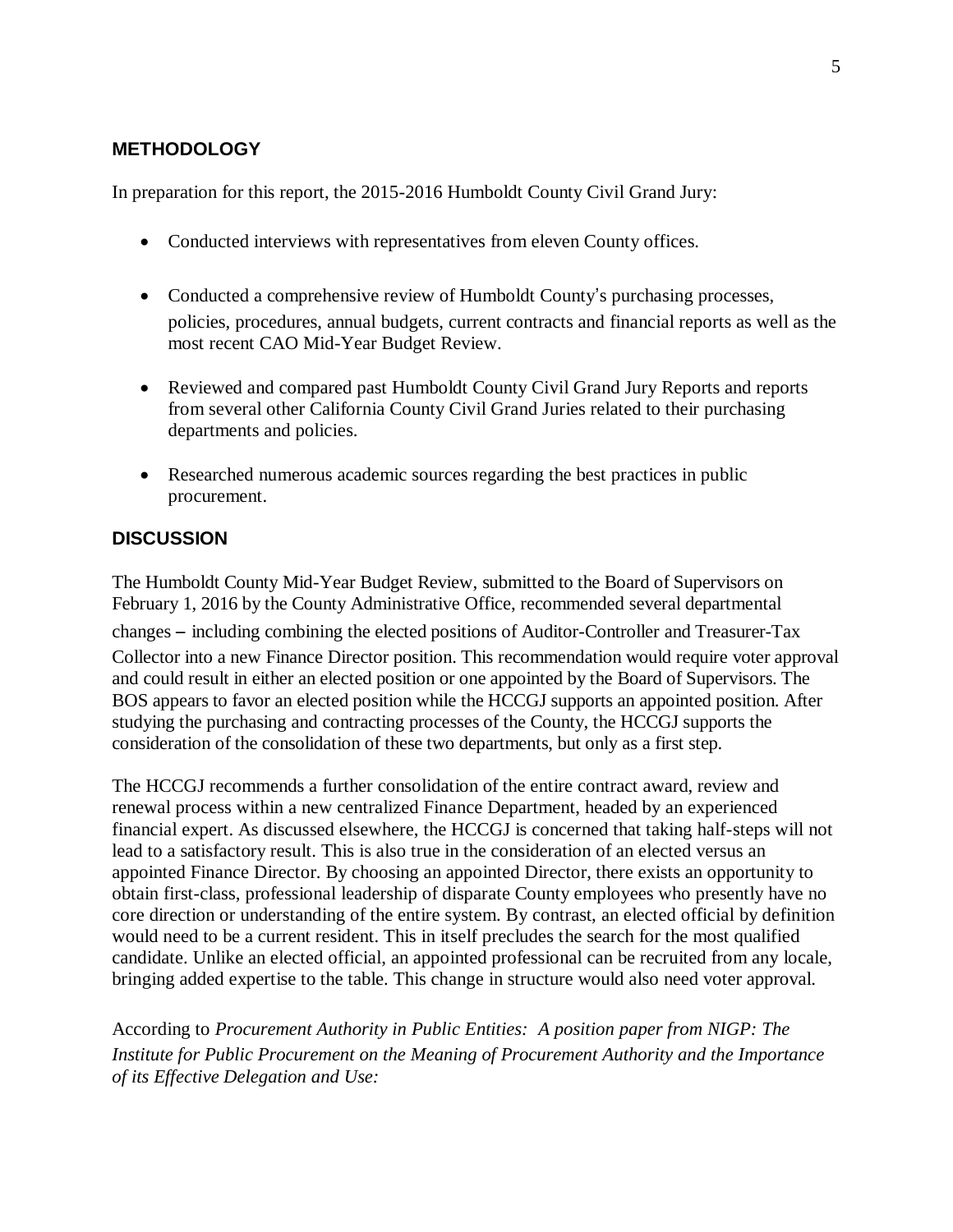Public entities should have a centralized procurement division and empower a Chief Procurement Officer with procurement authority, including the power to delegate authority to his or her staff or to other trained staff, to ensure procurement is conducted in a manner that is fair, transparent, responsible, and ethical. Structured, centralized, and narrow delegation of procurement authority to the professional procurement department provides the benefit of establishing a business unit that has specialized knowledge of public procurement principles, processes and best practices.

Procurement professionals with the proper training, certification, knowledge, and

experience make a substantial contribution to the organization's bottom line by

leveraging cost savings through, among other things, strategic procurement planning and the effective use of competition and negotiation practices.

This centralized concept is not new. A combined Finance Department was previously considered by the Board of Supervisors based on recommendations from the Humboldt County Civil Grand Jury (1994-1995), a County Budget Task Force, and an independent auditor. It was presented to the BOS by the CAO on the February 24, 1998 agenda. It was not adopted at the time because of

the pending election cycle and the perception that it was not a cost-saving measure.

This current proposal by the CAO would be the first step towards a centralized system and create a "one-stop" single department. Because of current low staffing levels and insufficient staff training in most departments, many of the functions of oversight and accountability are at risk. Department centralization and staff position allocation would make cross-training possible. By

removing the procurement process from the CAO's responsibilities, that office could become more clearly focused on the legislative, public information and economic development needs of the Board, and less focused on internal services to other departments.

The Finance Director, as proposed by the BOS, would also have authority for Revenue Recovery, as recommended in the *Mid-Year Budget Review for 2015-16 and Outlook for 2016- 17,* and would have a total of five supervisory staff, operating with a staffing level more conducive to long-term sustainability.

The HCCGJ believes that had these changes been made when they were first proposed, many of the weaknesses found in the current County procurement structure would not exist. It is also very likely that the overall savings associated with greater efficiency and budget sustainability would have clearly been a long-term benefit to the County.

#### **Best Practices in Public Procurement:**

**1. Contractor/Vendor Identification:** One of the issues the HCCGJ investigated was how

vendors are 'vetted' or evaluated before they are awarded contracts with the County. Generally local suppliers are used based on reputation and previous evaluations. Partly due to our geographic location, it is often prudent to use local vendors even if at a slightly higher cost, in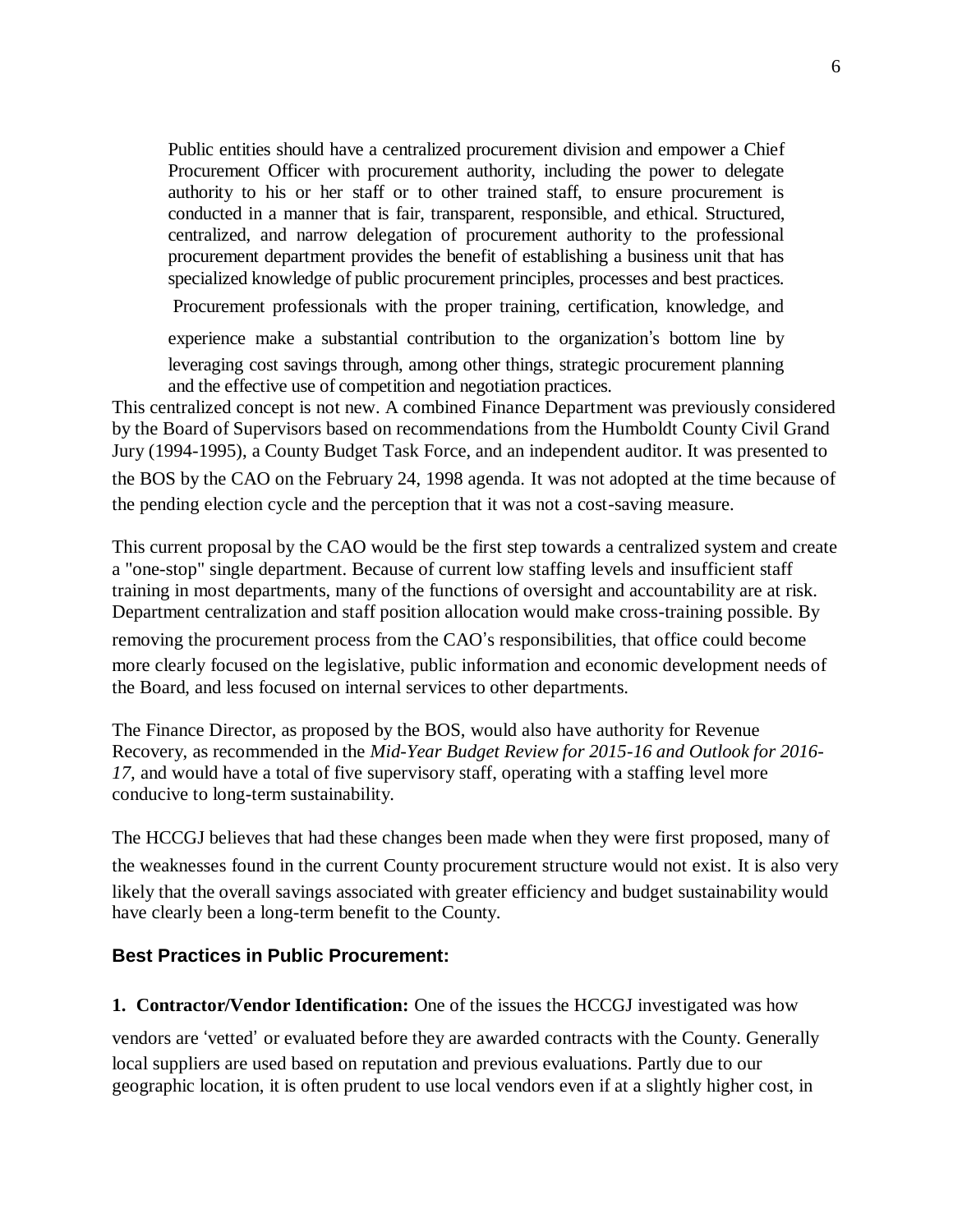part due to the urgency of a need and availability of providers. However, there currently is no uniform system of evaluating vendor performance on past awards or ongoing contracts.

History has proven that inadequate screening can be costly or, at a minimum, embarrassing to the County. In one instance, the Allvest Information Services, Inc. (dba Assessments.com) contract was signed by the BOS on April 9, 2012 for its web-based juvenile and adult assessment software package, which includes consulting and staff training. Humboldt County was a member of the Northern California Probation Consortium, along with fourteen (14) other northern California counties using these services. While the services were provided and paid for, it came

to light in reviewing other consortium member counties' Civil Grand Jury Reports, specifically the October 2012 Yolo County Grand Jury Report, that the CEO of Assessments.com personally had multiple arrests for drug and alcohol offenses, as well as various other charges in several states during preceding years. Two days prior to Humboldt County's April 2012 award, the CEO was again arrested and subsequently entered rehabilitation.

All members of the Consortium ultimately chose to discontinue their contracts, with the exception being Humboldt County. Humboldt County had been satisfied with the services provided and continued to retain this vendor. While no deliberate malfeasance was revealed, there was no apparent oversight exercised to prevent any misconduct, misrepresentation, breach of contract, nor the appearance thereof. Whether or not the services contracted for were provided, the taint of a company CEO with such a history doing business with Humboldt County should have been noted or considered.

The HCCGJ could find no cohesive system of performance evaluations and believes a database should be developed that would include a ranking/evaluation of each vendor's performance. This would allow any County department or member of the public to make inquiries, based not only on cost but also on ability to perform. There is no apparent system in place to alert those negotiating pending contracts to possible ethical or legal issues of potential vendors seeking to do business with the County.

**2. Reliability Determination:** Due to the fragmented or decentralized system of awarding and oversight of service contracts throughout Humboldt County government, the HCCGJ found a lack of accountability. Individual departments or branches handle their own initial contract negotiations and determine their own oversight procedures. Citing the above referenced contract between the County and a vendor with multiple arrests, the HCCGJ finds it disturbing that the history of potential vendors in future contracts are not adequately scrutinized, placing the County at risk.

**3. Validation of Contractor/Vendor Representations:** While the current County of Humboldt Purchasing Policy is explicit on the issue of contractor and/or vendor requests for proposals and requests for quotations, it makes no mention of the validation of contractor/vendor representations. Assuring that contractor/vendor performance is as stated is extremely important in insuring that the County gets the expected value for its expenditures.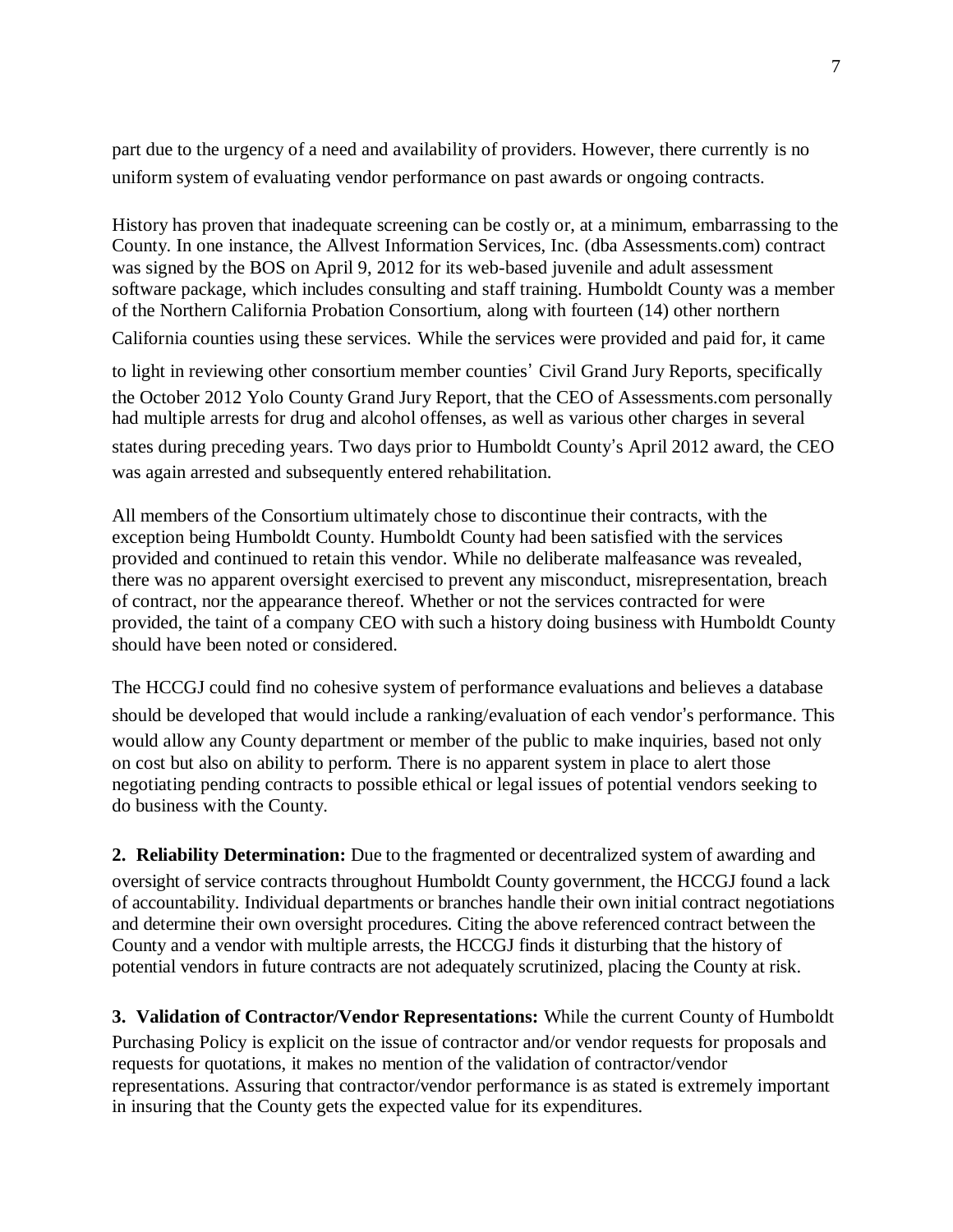The CAO, who is the Purchasing Agent for the entire County, normally reviews contracts before placing them on the BOS agenda for action. In the case of a large software purchase, contract approval was on the BOS agenda without the CAO's knowledge or approval. In that instance, the event was recognized in time and the agenda item was returned to the department for further evaluation.

In 2015 there were concerns over a Department of Health and Human Services (DHHS) contract approaching four million dollars for specialized healthcare professionals. The vendor, along with a very complex contract, were presented to and approved by the BOS in an extremely short ten days to avert a near collapse of the Mental Health Branch of DHHS. It seems unlikely that proper review of the vendor's representations could have taken place in such a minimal time frame.

This is one of the primary advantages of a countywide database, where past evaluations of vendors and contracts that have previously been used or refused, may save the County both time and money. As mentioned previously, problems such as non-compliance and criminal records might be discovered with proper validation of contractors before entering into contracts with the County.

**4. Award Issuance:** When a contract over \$50,000 is due for award or renewal, the Board of Supervisors is presented with a standard letter that sets out the recommendations of the

department head and/or the CAO. Once the BOS approves it, and copies are provided to other departments having responsibilities for the contract, (i.e. the CAO and Auditor-Controller), the contract is returned to the originating department. The originating department then advises the contractor/vendor and determines the administrative details.

Through the HCCGJ's investigation, a practice was discovered which circumvented the intent of the \$50,000 threshold for required approval of contracts by the Board of Supervisors. In this scenario, contract funding proposals of \$50,000 or more are split into two or more smaller contracts, whose individual costs are less than the threshold, but whose total cost would exceed \$50,000. Conceivably, this practice could avoid BOS approval for an indefinite period of time.

5**. Performance Monitoring Oversight:** In the HCCGJ's quest for information, a number of issues were raised. It was found there is neither consistent terminology describing roles nor consistent language used in the contract writing or review process. Many of those listed as contract administrators were merely department members who signed the contract, not the person actually in charge of monitoring it. Hoping to find transparency, the HCCGJ instead found confusing contract descriptions, job titles, duplication of efforts, and perhaps worst of all, a lack of regular review of millions of dollars of taxpayer-funded contracts.

Well-trained personnel are crucial when monitoring and determining if the contracting vendors are providing value for the monies the County expends. It appears that there is inadequate training in contract administration for those responsible for such contracts. Once contracts are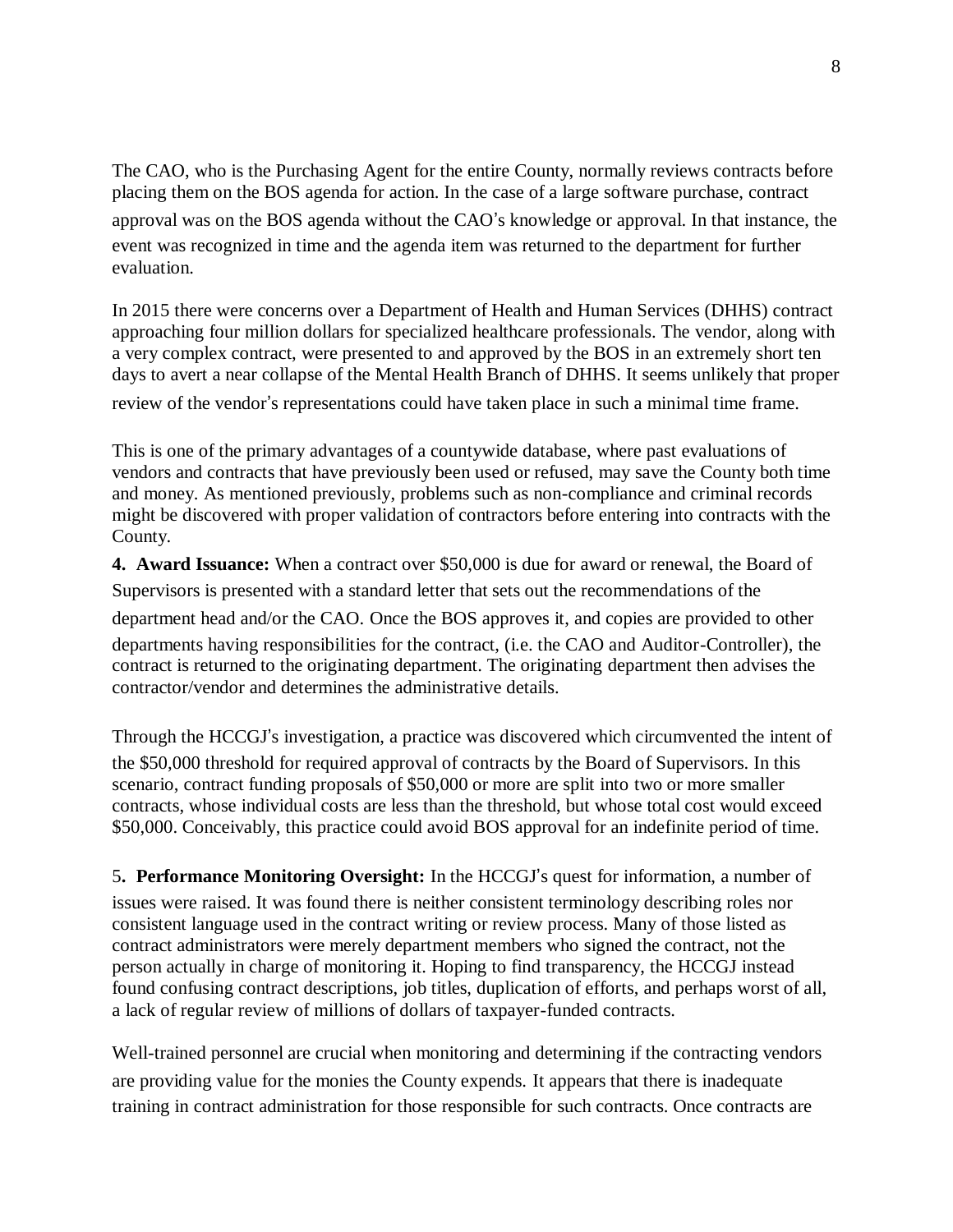approved and awarded, there does not appear to be adequate continuity in oversight and crosstraining of departmental staff to cover for absences or succession changes.

As noted previously, best practices in procurement dictate that purchasing be made with a clear determination of responsibility and oversight of performance monitoring, transparency monitoring, reporting and spending. The current system appears to be lacking in these areas. As an example: in March 2015, the DHHS Mental Health Branch issued a very large contract to Napa County-based Traditions Behavioral Health (\$3.5 million for 12 months) for psychiatric staffing services. Traditions Behavioral Health was contractually committed to conduct semiannual performance evaluations, the first of which should have been executed by September 2015. When asked to see a copy of the semi-annual performance evaluation, the HCCGJ discovered that no evaluation had been done. However, a 90-day extension had been granted to complete it, which meant a completed evaluation was due no later than December 2015. As of May 2016, this still had not been completed.

This evaluation is being prepared for presentation to DHHS Compliance and Quality Improvement (CQI) at their annual meeting. There have apparently been no penalties imposed for not providing the prescribed semi-annual evaluation when scheduled. This "compliance and quality improvement" unit is poorly named as it is seldom timely in evaluating effectiveness of policies and does not really recommend quality improvements per se.

This contract, without the overdue performance evaluation, was renewed for another 14+ months in April 2016. The renewal contract now has grown to over \$4 million. Had a well-trained County staff with strong oversight capabilities and supervision been in place, the issues raised here might have been avoided.

**6. Non-performance, Fraud, Waste and Abuse Resolution:** Humboldt County does not currently have a countywide database tracking system. In a centralized contracts department it would be possible and expected that a database, tracking all contracts/awards/purchase orders, would be augmented by specific oversight systems. In following required performance evaluations for each department's contracts, notice should be given when due dates approach, and submission of evaluations should be required and recorded.

**7. Transparency Report and Spend Analysis Oversight:** In its investigation, the HCCGJ could find no common use of terminology and no consistent pattern of chain of command within the various County departments engaged in the process of pursuing contracts. Terms such as "procurement," "contracting," "monitoring," "administrating" and "contract administrator" were defined differently depending on which departments were consulted. Specific duties and responsibilities in various departments, using whatever terminology, were difficult to determine. Responsibility for monitoring reporting requirements was inconsistent throughout departments.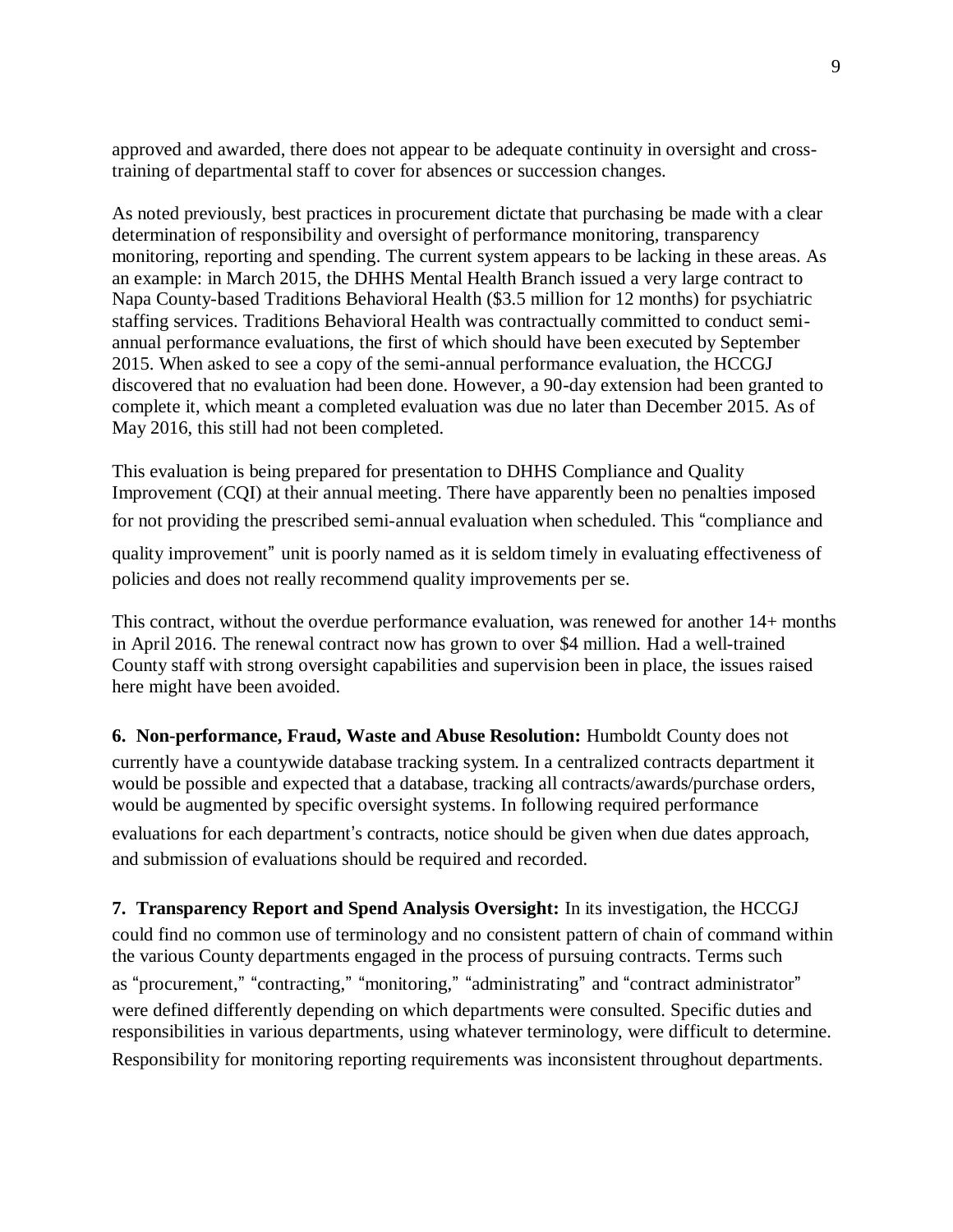According to the Auditor-Controller's office, a vendor receives payment as long as sufficient line-item funds are available, providing the required departmental approval is noted. The Auditor-Controller does not require or monitor performance evaluations as a necessity for payment. Although many counties' auditors monitor contract management, the Humboldt County Auditor has neither the necessary staffing nor authority to ensure that the vendor is performing according to the terms of the contract.

In 2015, the BOS enlisted W. Brown Creative Partners to prepare a study of the Humboldt County Department of Health and Human Services entitled, *Transition Organizational Assessment Study* (the Brown Report)*.* This report stated that the Auditor-Controller's Department is neither sufficiently staffed nor conducting internal audits of the County departments. To help with the lack of staffing in the Auditor-Controller's office, the 2015-16 Mid-Year Budget Review recommended the Board of Supervisors provide for a senior accountant auditor to perform the function of tax manager in this office.

The CAO's recommended position of senior accountant auditor should not be confused with the function of an Internal Auditor. The duties and responsibilities of this position are critical for monitoring financial matters for the County. Without the existence of an independent Internal Auditor, either within this office or in some newly-configured Finance Department, it is difficult to envision how the current system's performance evaluation weaknesses can be addressed.

Another of the Brown Report recommendations was that the County explore automating the budget development and fiscal tracking system. To assist with transparency throughout the purchasing department and the County, a database should be developed that would include information on all County contracts, including those due for evaluations, their dates of renewals, up-to-date account balances, and other pertinent information. A program is currently under construction by the Purchasing Department, using software that has been available in the County since 1998 but was only partially utilized until recently. This is an example of the need for a countywide database to enable all departments to know what tools are available. If one department purchases a new software program or has it on hand, it might be applicable to other departments. Although the HCCGJ learned of no specific goal for completion, this database would reduce questions of transparency and accountability and be more accessible not only for County departments but also for the public.

The value of an electronic database to increase transparency in procurement processes is explained by The Institute for Public Procurement's September 2010 article on *Transparency in Government Procurement*:

Many procurement entities are high on the transparency curve with easy access to procurement information online, electronic bid notification and online bidding and award notification. Others are somewhere further down the transparency curve and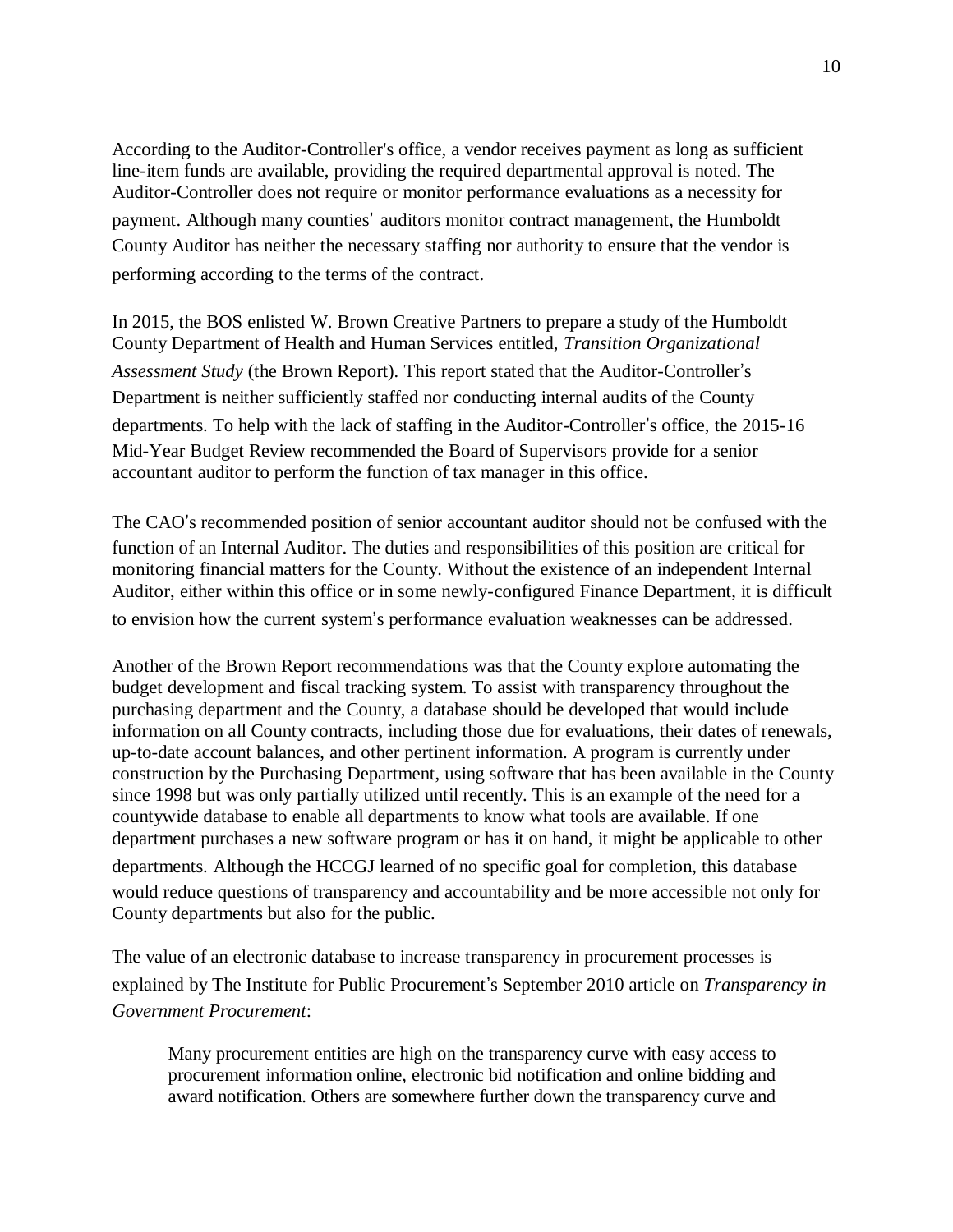may be posting bids on-line, registering suppliers online, and/or posting financial data and award information on-line. Unfortunately, many organizations are technologically challenged and function entirely in a paper environment. Paper is the least transparent form of information and may make it difficult for the public to find the desired information or do business with government.

The HCCGJ agrees with this observation and has found that Humboldt County has been too reliant on continuing with the paper-oriented system instead of embracing newer technology.

#### **SYNOPSIS**

**Dual Contract Units:** During this investigation, at least one County department was found to

have a stand-alone group handling its department's contracts. In 2009, County Counsel recommended that DHHS establish its own separate Contracts Unit. At that time, DHHS consolidated several departments and due to the increased number of employees brought under DHHS leadership, as well as the specialized needs of the mental health branch, it was deemed

more efficient for them to operate their contracting separately. The DHHS Contracts Unit was

finally established in January 2010 to centralize the system for the department.

This separate Contracts Unit keeps all the documents required to administer the contracts for the DHHS. One consequence of this separation is a lack of transparency from outside the DHHS staff. Interviews conducted by the HCCGJ revealed previous efforts to provide for an Internal Audit Department within the DHHS Contract Unit. Although qualified personnel existed, they were never used for this critical monitoring function. An Internal Auditor would be valuable, not only in the DHHS but across all departments of the County procurement structure.

**Board of Supervisors Recommendation for Consolidation:** As this report was in its final preparation, the Board of Supervisors was considering recommendations that could partially address concerns of the HCCGJ regarding procurement, oversight, accountability and efficiency within the entire purchasing/procurement process. These recommendations include the consolidation of the Auditor-Controller with that of the Treasurer-Tax Collector, the elimination of both these elected positions, and their replacement with one elected official who would be the

"Finance Director." However, the HCCGJ still believes this should be an appointed position.

While this proposed consolidation begins to address some issues of staffing shortages and succession training, it falls short of what is possible. What is unaddressed is a very fragmented purchasing/procurement process, which is spread throughout many departments of County government.

#### **Establish Bold Professional Procurement Practices:**

**Finance Department:** The HCCGJ sees an opportunity to improve this entire process with one Finance Director at the head of a newly-created Finance Department. The Finance Director would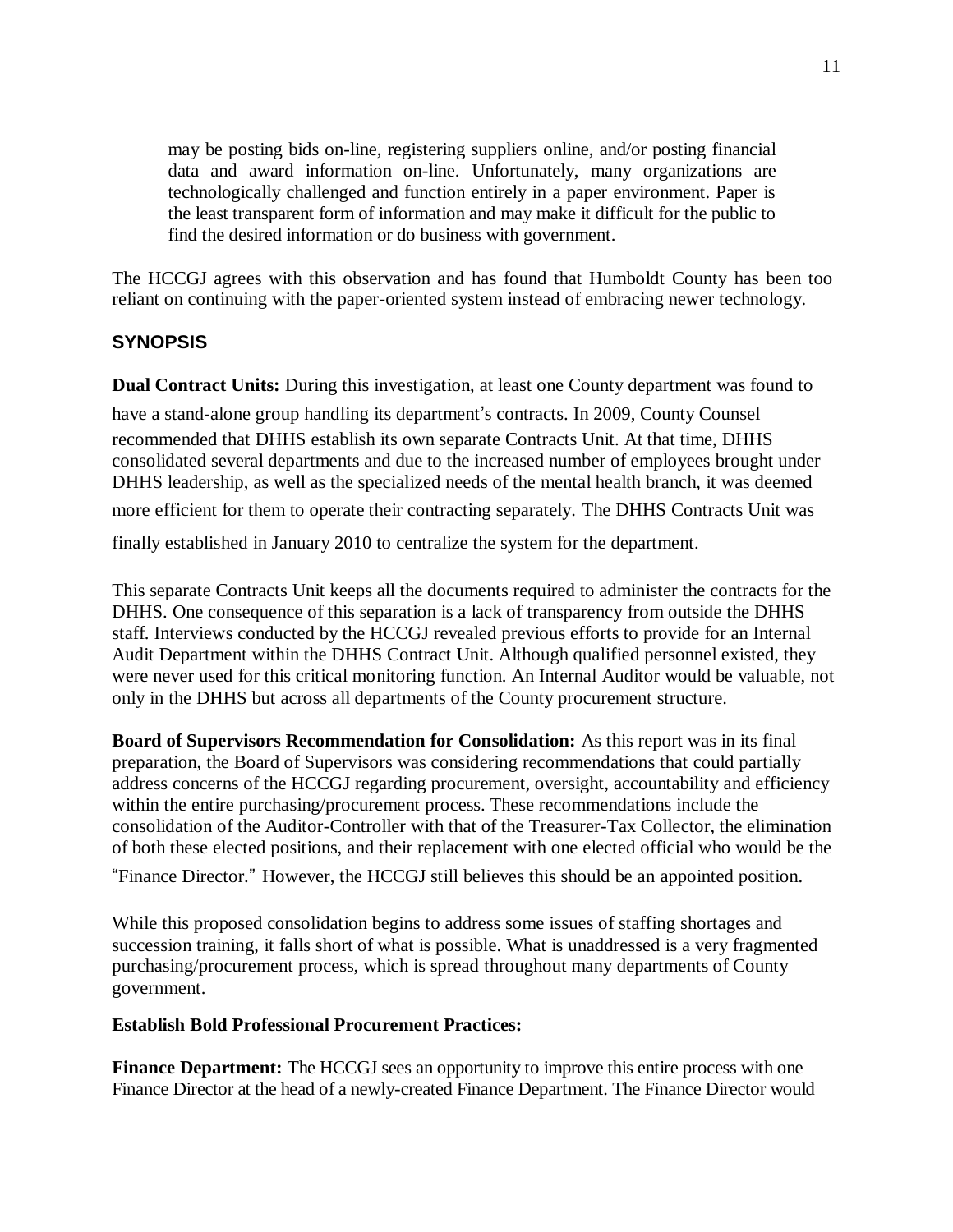ultimately be responsible for the entire procurement process and responsible for all those involved with the important work of negotiating, reviewing, monitoring and auditing all contracts.

The HCCGJ believes it is critical that the proposed Finance Department be headed by a NONelected official who is a financial expert in this area. Continuing to elect individuals into highly complex and demanding roles for political expediency does not guarantee a satisfactory outcome. Despite previous attempts to reorganize the procurement system throughout the County and create standardized policies, the procurement and contract process in Humboldt County has not improved and shows no indication that it will.

Without significant changes now the HCCGJ fears the County will be looking at this issue again in the near future.

**Internal Audit Department:** A repeated suggestion made by several sources is to develop the structure for a new department that would perform internal auditing for the entire County. Heading this department would be a Certified Internal Auditor with the responsibility of reviewing County auditing practices and instituting new systems to more efficiently control and

account for the County's funds. These actions would increase the transparency and accountability of County procurement practices. The responsibilities of the Internal Audit Department, headed by a Certified Internal Auditor, could provide independent and objective evaluations of the

County's financial and operational business activities, including its governance.

**Outside Task Force Review:** The HCCGJ suggests that a lack of accountability, transparency and oversight in the procurement process within all County departments indicates an analysis by an outside professional firm is needed.

No one presently involved in this system appears fully qualified or unbiased to take a leading

role in making the critical decisions of how to reorganize to best protect the taxpayer's fiscal interests. Experts are required to make wise, long-term recommendations. A task force of outside financial experts, versed in government procurement, should be employed to review Humboldt County procurement processes and to recommend the most definitive set of solutions possible.

Treating weaknesses of the current system with political remedies will not suffice. This is, as the HCCGJ discovered, a complex subject. The Humboldt County Civil Grand Jury believes that the Board of Supervisors must now take the time to evaluate the pros and cons of department consolidation. In their decision-making, the BOS should consider the most cost-effective, productive and efficient protection of County taxpayer funds. Postponing meaningful reforms does not solve the problems and is a disservice to the people of Humboldt County.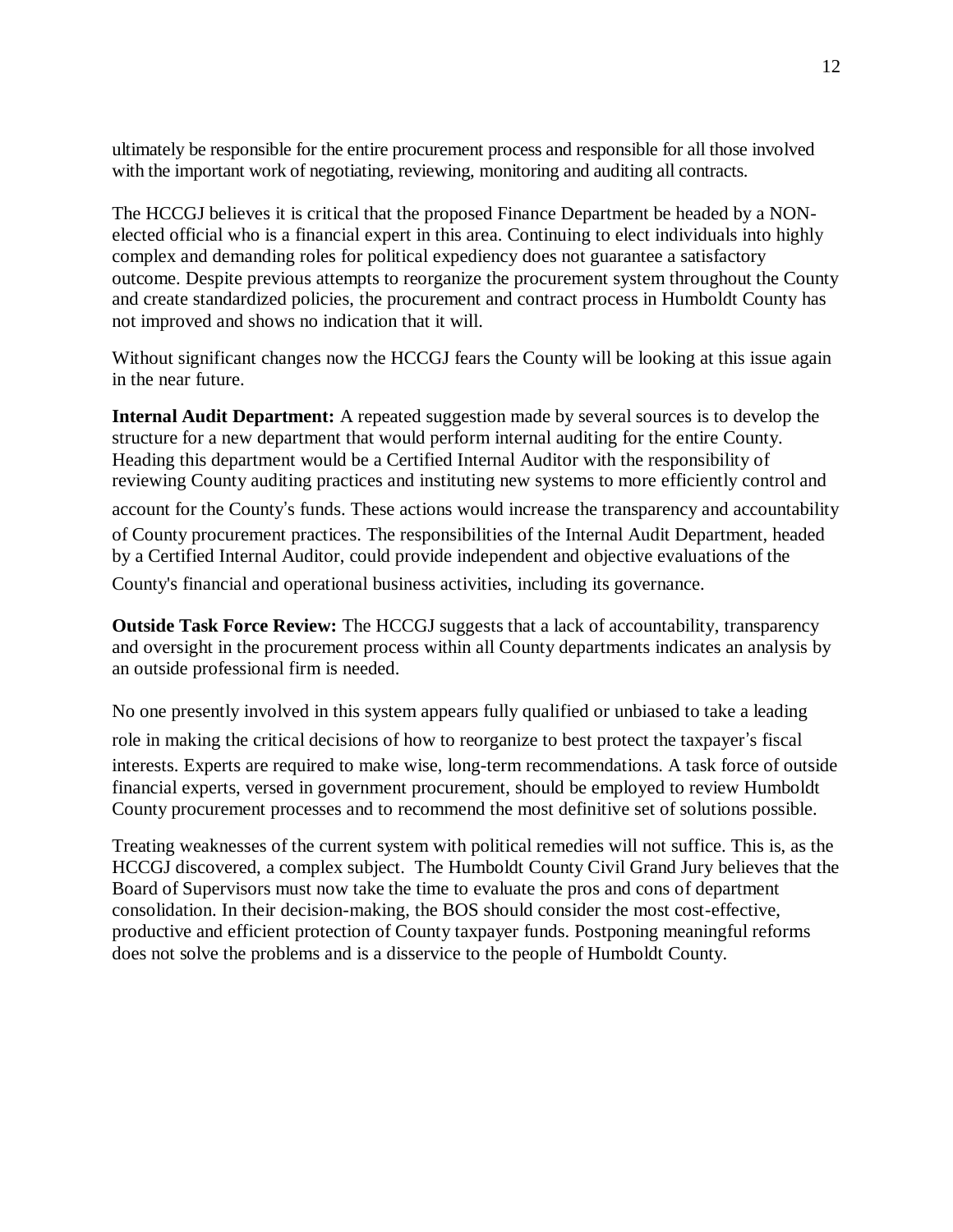### **FINDINGS**

**F1.** There is no Countywide system reflecting the status of contracts that are outstanding or due for evaluations.

**F2.** There is no current vendor database for departments to share information or to research the performance of vendors.

**F3.** There is currently no requirement for written, evidence-based evaluations for prospective vendors, or evaluations of existing contracts and current vendors.

**F4.** The current system of purchasing does not sufficiently address issues of accountability and transparency.

**F5.** While each department head has responsibility for procurement in their respective departments, there is a lack of accountability and follow-through within those departments.

**F6.** The process of procurement is not standardized across the various departments of the County.

**F7.** There is no centralized oversight of procurement by the County Purchasing Department.

**F8.** Contract and purchasing/procurement terminology is not consistent throughout County departments.

**F9.** There is a lack of communication between, within, and among the County departments.

**F10.** The opportunity exists for County departments to circumvent Board of Supervisors' required approval for contracts exceeding \$50,000 by creating smaller contracts, which are in fact related to the same project.

**F11.** Contact information for purchasing/procurement personnel is not easily found on County websites.

**F12.** The Auditor-Controller processes and pays invoices. The only verification expected for payment is whether there is departmental approval and if funds are available. No additional information is required prior to payment.

**F13.** There is insufficient staffing and cross-training within the Auditor-Controller's office to enable monitoring of existing contract performance.

**F14.** There is no standardized training or minimum qualifications for contract administrators and others involved in the procurement process.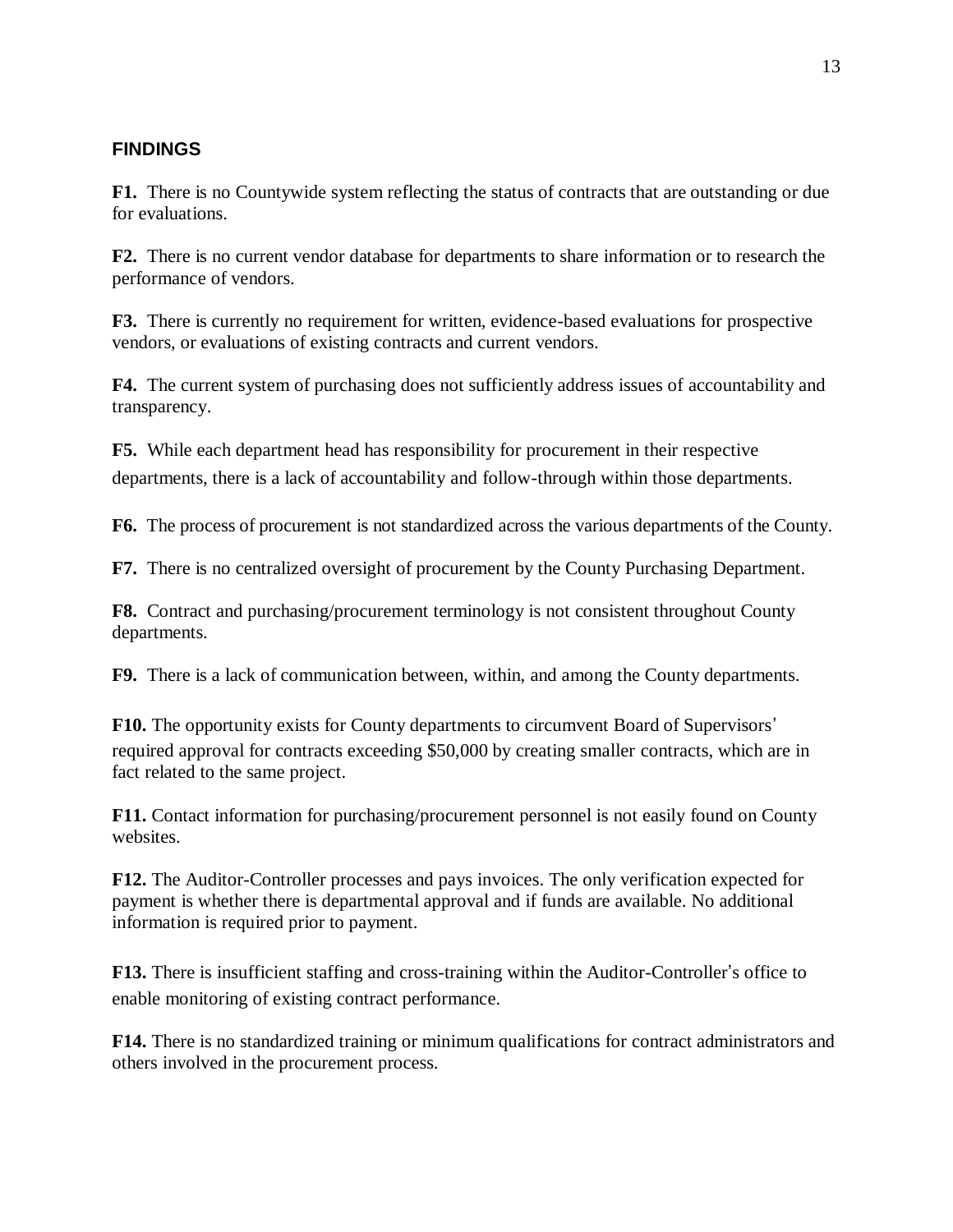**F15.** The County's procurement process lacks the necessary unified, consistent and independent auditing functions throughout the various departments and branches that would assure all best practices and value are received for County goods and services.

**F16.** The Board of Supervisors is not currently considering all possibilities in a recommendation to create a new elected position of Finance Director.

### **RECOMMENDATIONS**

**R1.** The Humboldt County Civil Grand Jury recommends the County Administrative Officer (Purchasing Agent) allocate a staff position responsible for training individual department personnel in contract management. **F8, F13, F14**

**R2.** The Humboldt County Civil Grand Jury recommends the County Purchasing Department establish a County database to include a vendor evaluation field so that formal evaluations can be available to other County departments. **F1, F2, F3**

**R3.** The Humboldt County Civil Grand Jury recommends the County Purchasing Department require written, evidence-based evaluations of vendor performance. **F3, F4, F7**

**R4.** The Humboldt County Civil Grand Jury supports the recommendation of the CAO's Mid-Year Budget Review to consolidate the Auditor-Controller and Treasurer-Tax Collector offices and remove Revenue Recovery from the County Administrative Office. **F4, F6, F7, F9, F13**

**R5.** The Humboldt County Civil Grand Jury recommends establishment of a consolidated Finance Department, headed by an appointed Director of Finance. **F4, F5, F6, F7, F15, F16**

**R6.** The Humboldt County Civil Grand Jury recommends the proposed Finance Department shall conduct annual audits. **F7, F10** 

**R7.** The Humboldt County Civil Grand Jury recommends that the Board of Supervisors engage an outside firm to conduct a review and provide recommendations on how best to oversee a newly-established, unified Finance Department. **F15, F16**

**R8.** The Humboldt County Civil Grand Jury recommends that County databases and websites include user-friendly information relative to procurement staff contacts. **F11**

**R9.** The Humboldt County Civil Grand Jury recommends that the Board of Supervisors create and fund a new position of Internal Auditor within the current Purchasing Department or in a newly-formed Finance Department. **F15, F16**

**R10.** The Humboldt County Civil Grand Jury recommends that the Board of Supervisors engage a firm to conduct an outside audit review of procurement practices. **F4, F5, F6, F12, F14, F15**